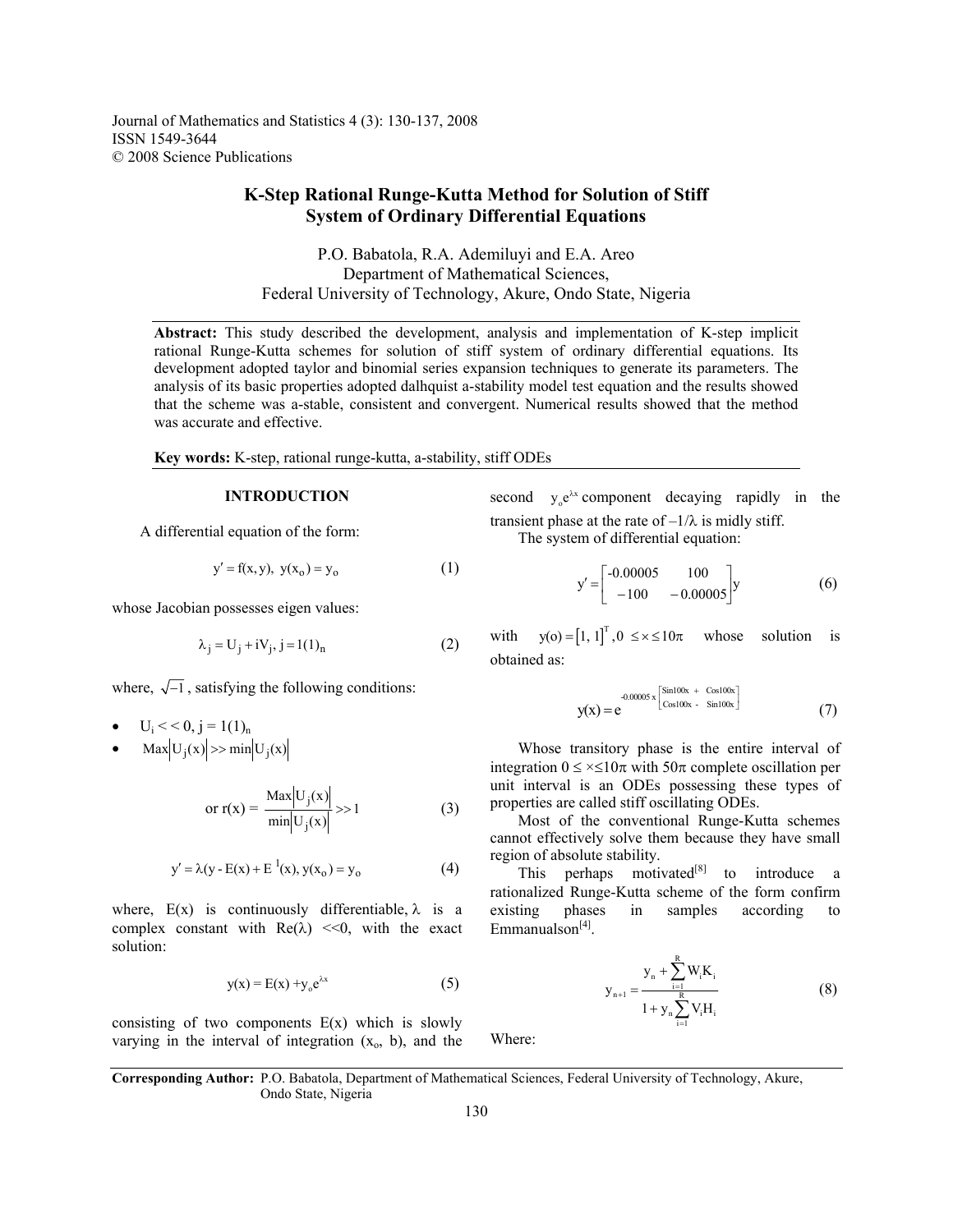$$
K_{i} = hf\left(x_{n} + c_{i}h, y_{n} + \sum_{i=1}^{S} a_{ij}k_{j}\right)
$$
  

$$
H_{i} = hg\left(x_{n} + d_{i}h, z_{n} + \sum_{i=1}^{S} b_{ij}k_{j}\right)
$$
(9)

With

$$
g(x_n, z_n) = -Z_n^2 f(x_n, y_n)
$$

Subject to the constraints:

$$
c_1 = \sum_{j=1}^{R} a_y
$$
  

$$
d_1 = \sum_{j=1}^{R} b_y
$$
 (10)

 Since method possesses adequate stability property for solution of stiff ODEs, the papers consider the extension of the scheme to a general step process so that is can serve as a general purpose predictor for multistep schemes:

$$
y_{n+m} = \frac{y_{n+m-1} + \sum_{i=1}^{R} W_i K_i}{1 + y_{n+m-1} \sum_{i=1}^{R} V_i H_i}
$$
(11)

Where:

$$
K_{1} = hf\left(x_{n+m-1} + C_{1}h, y_{n+m-1} + \sum_{j=1}^{R} b_{ij}K_{1}\right)
$$
  

$$
H_{1} = hg\left(x_{n+m-1} + d_{1}h, Z_{n+m-1} + \sum_{j=1}^{R} b_{ij}H_{1}\right)
$$
 (12)

with

$$
g(x_{n+km1}, Z_{n+kr1}) f(x_{n+m-1}, y_{n+m-1}) \tag{13}
$$

In the spirit of Ademiluyi and Babatola<sup>[1]</sup> the scheme is classified into:

- Explicit if the constraints (10) is such that  $a_{ii} = 0$ for  $j \geq i$
- Semi-implicit if  $a_{ij} = 0$  for  $j > i$
- Implicit if  $a_{ii} \neq 0$  for at least one j > i

## **MATERIALS AND METHODS**

**Derivation of the Method:** In this research, the parameters Vi, Wi, Ci, di,  $a_{ij}$ ,  $b_{ij}$  are to be determined from the system of non-linear equations generated by adopting the following steps:

- Obtained the Taylor series expansion of Ki's and Hi's about point  $(x_n, y_n)$  for  $i = 1(1)R$
- Insert the series expansion into  $(10)$
- Compare the final expansion with the Taylor series expansion of  $y_{n+1}$  about  $(x_n, y_n)$  in the power series of h

 The number of parameters normally exceeds the numbers of equations, but in the spirit of $[9]$ , Gill  $[7]$  and  $Blum<sup>[3]</sup>$ , these parameters are chosen as to ensure that (the resultant computation method has:

- Adequate order of accuracy of the scheme is achieved
- Minimum bound of local truncation error
- Large maximize interval of absolute stability
- Minimum computer storage facilities

**One-step one-stage schemes:** By setting  $M = 1$  and  $R = 1$ , in Eq. 11 the general one-step one-stage scheme is of the form:

$$
y_{n+1} = \frac{y_n + W_1 K_1}{1 + y_n V_1 H_1}
$$
 (14)

Where:

$$
K_1 = hf(x_n + c_1h, y_n + a_{11}K_1)
$$
  
H<sub>1</sub> = hg(x<sub>n</sub> + d<sub>1</sub>h, z<sub>n</sub> + b<sub>11</sub>H<sub>1</sub>) (15)

$$
g(x_n z_n) = -Z_n^2 f(x_n, y_n)
$$
 (16)

and

with the constraints:

$$
Z_n = \frac{1}{y_n} \tag{17}
$$

$$
c_1 = a_{11}
$$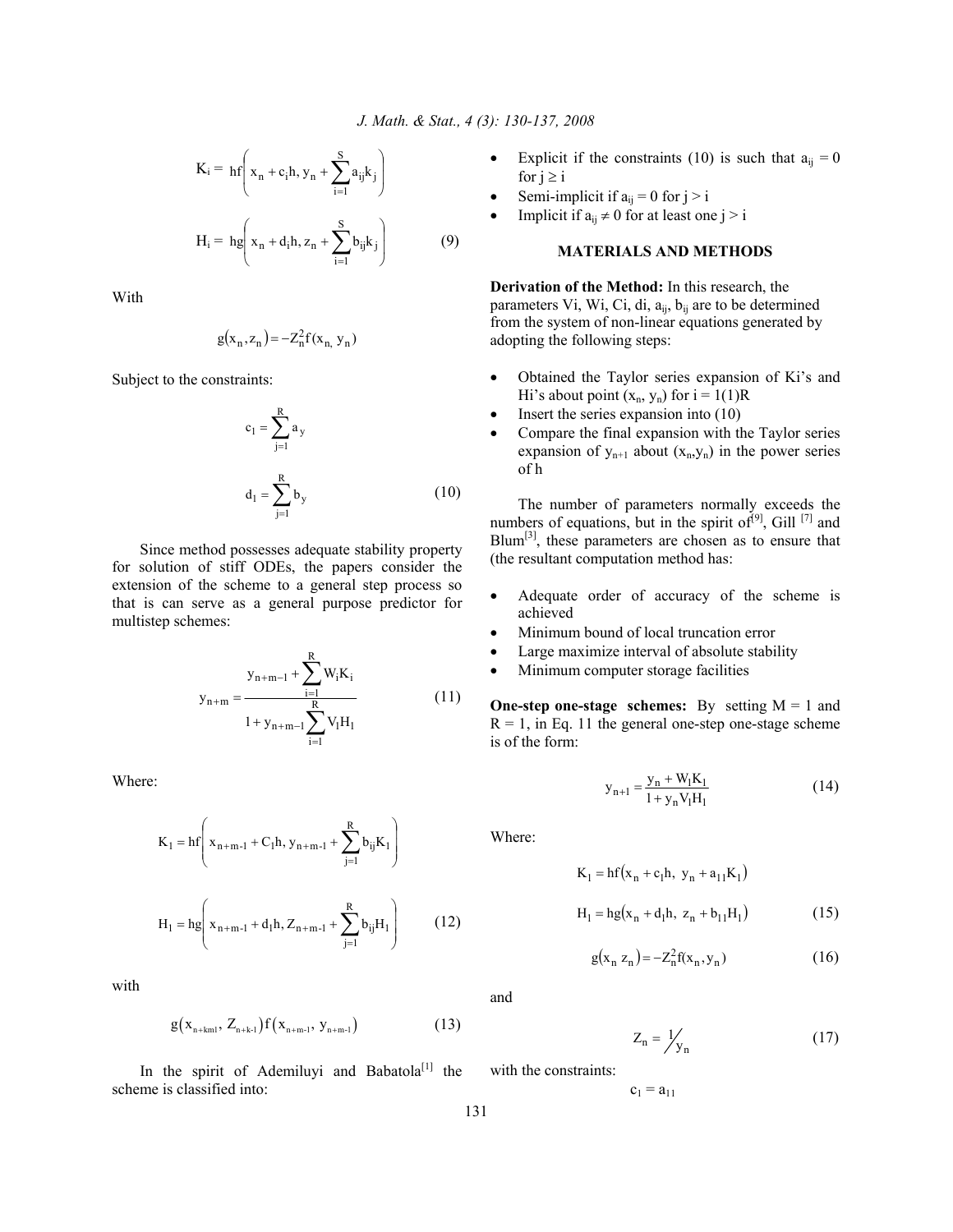$d_1 = b_{11}$  (18)

 The binomial expansion theorem of order one on the right hand side of (10) yields:

$$
y_{n+1} = y_n + W_1 k_1 - y_n^2 V_1 H_1
$$
 + (higher order terms) (19)

While The Taylor series expansion of  $y_{n+1}$  about  $y_n$ gives:

$$
y_{n+1} = y_n + hy'_n + \frac{h^2}{2}y'' + \frac{h^3}{6}y_n^{(3)} + \frac{h^4}{24}y_n^{(4)} + 0h^5
$$
 (20)

Adopting differential notations:

$$
y'_{n} = f_{n}
$$
  
\n
$$
y''_{n} = f_{x} + f_{n}f_{y} = Df_{n}
$$
  
\n
$$
y_{n}^{(3)} = f_{xx} + 2f_{n}f_{xy} + f_{n}^{2}f_{yy} + f_{y}(f_{x} + f_{n}f_{y})
$$
  
\n
$$
= D^{2}f_{n} + f_{y}Df_{n}
$$
  
\n
$$
y_{n}^{(4)} = f_{xxx} + 3f_{n}f_{xxy} + 3f_{n}^{2}f_{xyy} + f_{n}^{3}f_{yyy}
$$
  
\n
$$
+ f_{y}(f_{xx} + 2f_{n}f_{xy} + f_{n}^{2}f_{yy})
$$
  
\n
$$
+ (f_{x} + f_{n}f_{y})(3f_{xy}) + (3f_{n}f_{y} + f_{y}^{2})
$$
  
\n
$$
= D^{3}f_{n} + f_{y}D^{2}f_{n} + 3Df_{n}Df_{y} + f_{y}^{2}Df_{n}
$$

substitute (21) into (20), we have:

$$
y_{n+1} = y_n + hf_n + \frac{h^2}{2!} DF_n + \frac{h^3}{3!} (D^2 f_n + f_y DF_n)
$$
  
+ 
$$
\frac{h^4}{4!} (D^3 f_n + f_y D^2 f_n + 3Df_n DF_y + f_y^2 DF_n) + 0h^5
$$
 (22)

Similarly the Taylor series expansion of  $K_1$  about  $(x_ny_n)$  is:

$$
K_{1} = h \left( f_{n} + (c_{1}hf_{x} + a_{11}k_{1}f_{y}) + \frac{1}{2} \left( c_{1}^{2}h^{2}f_{xx} + 2c_{1}ha_{11}k_{1}f_{xy} \right) + a_{11}k_{1}^{2}f_{yy} \right) + 0(h^{4})
$$
(23)

 Collecting coefficients of equal powers of h, Eq. 23 can be rewritten in the form:

$$
K_1 = hA_1 + h^2B_1 + h^3D_1 + 0h^4
$$
 (24)

where,

$$
A_1 = f_n, B_1 = c_1 (f_x + f_n f_y) = C_1 Df_n
$$
  
\n
$$
D_1 = c_1 B_1 f_y + \frac{1}{2} C_1^2 (f_{xx} + 2f_n f_{xy} + f_n^2 f_{yy}) = Df_n f_y + \frac{1}{2} D^2 f_n
$$
 (25)

In a similar manner, expansion of  $H_1$  about  $_{\text{xxz}} = \frac{-2I_{\text{xx}}}{y_{\text{n}}} + f_{\text{xxy}}, \ g_{\text{zz}} = -2f_{\text{n}} - y_{\text{n}}^2 f_{\text{yy}}$  $g_{xxx} = \frac{-2f_{xx}}{-1} + f_{xxy}$ ,  $g_{zz} = -2f_n - y_n^2 f_{yy}$  (x<sub>n</sub>, z<sub>n</sub>) yields:

$$
H_1 = hN_1 + h^2 M_1 + h^3 R_1 + 0h^4
$$
 (26)

Where:

$$
N_1 = g(x_n, z_n) = g_n
$$
  
\n
$$
M_1 = d_1 (g_x + g_n g_z) = d_1 D g_n
$$
  
\n
$$
R_1 = d_1 M_1 g_z + \frac{1}{2} d_1^2 (g_{xx} + 2 g_n g_{xz} + g_n^2 g_z)
$$
  
\n
$$
= d_1^2 (g_z D g_n + \frac{1}{2} D^2 g_n)
$$
\n(27)

$$
g_{n} = \frac{-f_{n}}{y_{n}^{2}}, g_{x} = \frac{-f_{x}}{y_{n}^{2}}, g_{xx} = \frac{-f_{xx}}{y_{n}^{2}}
$$
  
\n
$$
g_{z} = \frac{-2f_{n}}{y_{n}} + f_{y}, g_{xz} = \frac{-2f_{x}}{y_{n}} + f_{xy}
$$
  
\n
$$
g_{xzz} = -2f_{x} - 2y_{n}^{2}f_{xyy}
$$
  
\n
$$
g_{zzz} = 4y_{n}^{2}f_{y} + 6y_{n}^{2}f_{yy} + y_{n}^{4}f_{yy}
$$
\n(28)

Substitute (28) into (26), we obtained:

$$
N_{1} = \frac{-f_{n}}{y_{n}^{2}}, \quad M_{1} = \frac{-d_{1}}{y_{n}^{2}} \left( Df_{n} + \frac{2f_{n}^{2}}{y_{n}} \right)
$$

$$
R_{1} = \frac{d_{1}^{2}}{y_{n}^{2}} \left[ \left( \frac{-2f_{n}}{y_{n}} + f_{y} \right) \left( Df_{n} + \frac{f_{n}^{2}}{y_{n}} \right) \right]
$$

$$
+ \frac{1}{2} \left( D^{2}f_{n} - \frac{2f_{n}}{y_{n}} \left( \frac{f_{n}^{2}}{y_{n}} + f_{x} \right) \right]
$$
(29)

Using (25) and (26) in (19), to get:

$$
y_{n+1} = y_n + W_1 (hA_1 + h^2B_1 + h^3D_1 + 0h^4)
$$
  
\n
$$
- y_n^2 (V_1 (hN_1 + h^2M_1 + h^3R_1 + 0h^4))
$$
  
\n
$$
= y_n (W_1A_1 - y_n^2V_1N_1)h + (W_1B_1 - y_n^2V_1M_1)h^2
$$
  
\n
$$
+ (W_1D_1 - y_n^2V_1R_1) + 0h^4
$$
\n(30)

 Comparing the coefficients of the powers of h in Eq. 22 and 30, we obtained:

$$
W_1 A_1 - y_n^2 V_1 N_1 = f_n \tag{31}
$$

Since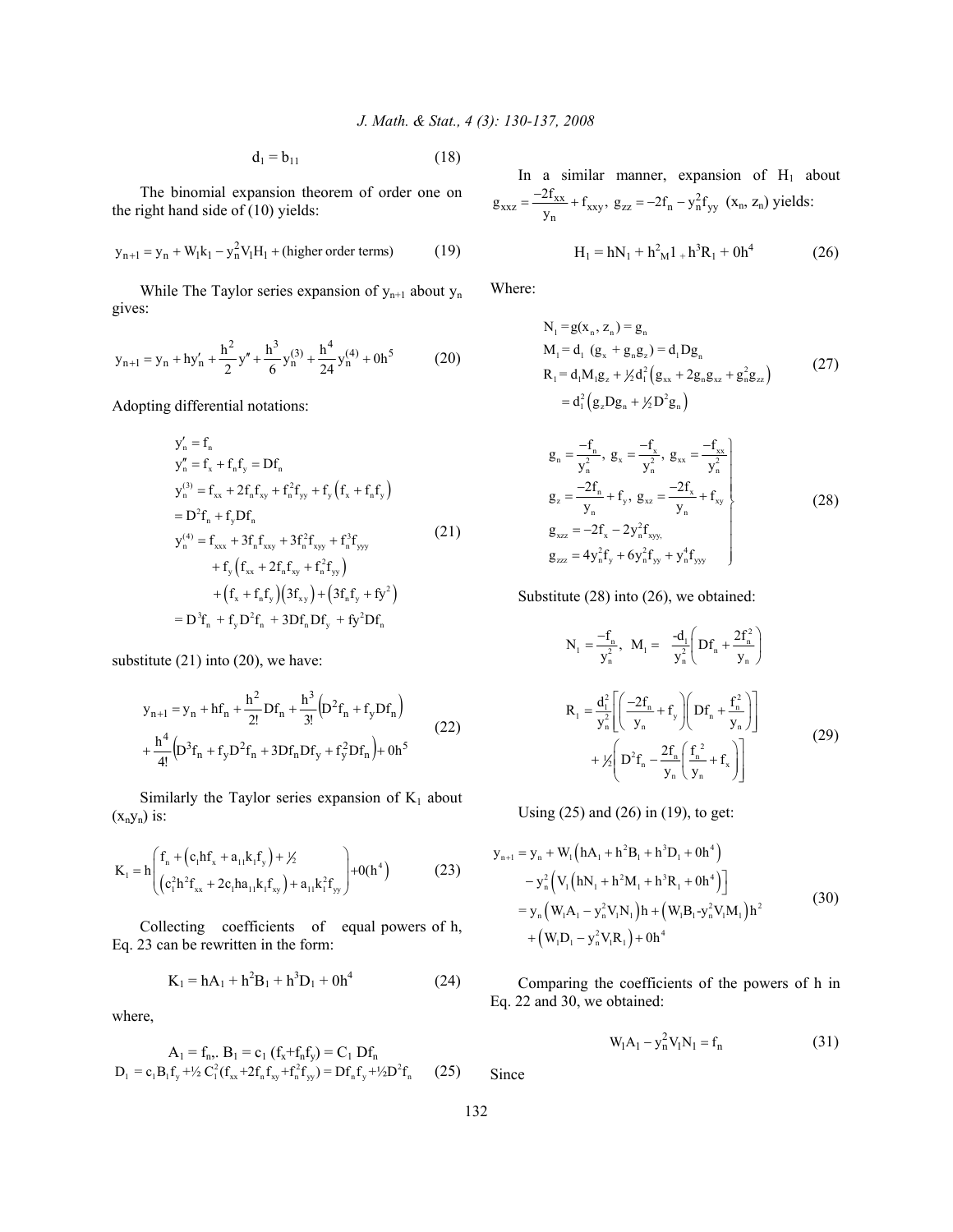$$
A_1 = f_n N_1 = \frac{-f_n}{y_n^2}, Eq. 31 yields:W_1 + V_1 = 1
$$
 (32)

Similarly from coefficients of  $h^2$  in Eq. 22 and 30, we have:

$$
W_1B_1 - y_n^2 V_1M_1 = DF_n
$$
 (33)

Also from (22) and (31) we obtained:

$$
(W_1C_1 + V_1d_1)\left(Df_n + \frac{2f_n^2}{y_n}V_1d_1\right) = \frac{Df_n}{2}
$$
 (34)

$$
W_1C_1 + V_1d_1 = \frac{1}{2} \tag{35}
$$

 Putting Eq. 35 and 32 together, we have a system of non linear simultaneous equations:

$$
W_1 + V_1 = 1
$$
  
 
$$
W_1C_1 + V_1d_1 = \frac{1}{2}
$$
 (36)

with the constraints

$$
a_{11} = c_1 b_{11} = d_1
$$
 (37)

Solving Eq. 37 and 38, we obtained:

$$
V_1 = W_1 = \frac{1}{2} c_1 = a_{11} = \frac{3}{4}, d_1 = b_{11} = \frac{1}{4}
$$

 Substituting these values in Eq. 14 we obtain a family of one-step, one stage schemes of the form:

$$
y_{n+1} = \frac{y_n + \frac{1}{2}K_1}{1 + \frac{y_n}{2}H_1}
$$
 (38)

Where:

$$
K_1 = hf(x_n + \frac{3}{4}h, y_n + \frac{3}{4}K_1)
$$
  
H<sub>1</sub> = hg(x<sub>n</sub> + \frac{1}{4}h, z\_n + \frac{1}{4}H\_1) (39)

with

 $V_1 = \frac{3}{4}$ ,  $W_1 = \frac{1}{4}$ ,  $d_1 = c_1 = \frac{1}{2}$ ,  $a_{11} = b_{11} = \frac{1}{2}$  Eq. 20 becomes:

$$
y_{n+1} = \frac{y_n + \frac{1}{4}K_1}{1 + \frac{3}{4}y_nH_1}
$$
 (40)

Where:

$$
K_1 = hf(x_n + \frac{1}{2}h, y_n + \frac{1}{2}K_1)
$$
  
H<sub>1</sub> = hg(x<sub>n</sub> + \frac{1}{2}h, z\_n + \frac{1}{2}H\_1) (41)

with

$$
W_1 = 1/3, V_1 = 2/3, a_{11} = C_1 = 1/3, b_{11} = d_1 = 7/12
$$
  

$$
y_{n+1} = \frac{y_n + \frac{1}{3}K_1}{1 + \frac{2}{3}y_nH_1}
$$
(42)

Where:

$$
K_1 = hf(x_n + 1/3 h, y_n + 1/3 K_1)
$$
  
H<sub>1</sub> = hg(x<sub>n</sub> + 7/12 h, x<sub>n</sub> + 7/12 H<sub>1</sub>) (43)

**The basic properties of the method:** The basic properties required of a good computational method for stiff ODEs includes consistency, convergence and stability and A-stability.

**Consistency:** A scheme is said to be consistent, if the difference equation of the computation formula exactly approximate the differential equation it intends to solve $^{[2]}$ .

 To prove that Eq. 11 is consistent. Recall that:

$$
y_{n+k} = \frac{y_{n+k-1} + \sum_{i=1}^{R} W_i K_i}{1 + y_{n+k-1} \sum_{i=1}^{R} V_i H_i}
$$
(44)

Subtract  $y_{n+k-1}$  on both sides of Eq. 44:

$$
y_{n+k} - y_{n+k-1} = \frac{y_{n+k-1} + \sum_{i=1}^{R} w_i K_i}{1 + y_{n+k-1} + \sum_{i=1}^{R} V_i H_i} - y_{n+k-1}
$$
(45)

$$
\frac{\sum_{i=1}^{R} W_{i}Ki - y_{n+k-1}^{2} \sum V_{i}H_{i}}{1 + y_{n+k-1} \sum_{i=1}^{R} V_{i}H_{i}}
$$
(46)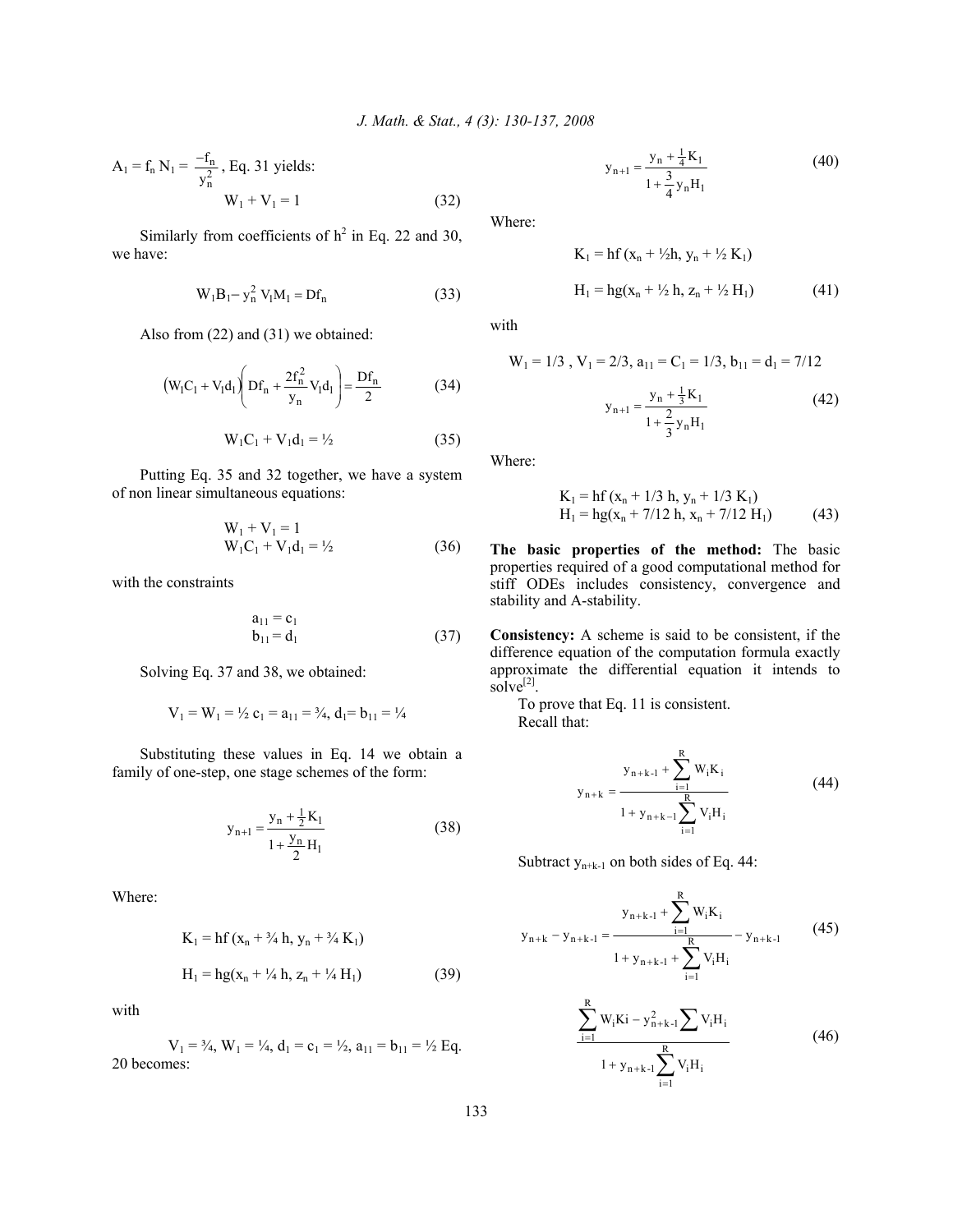with

$$
K_{i} = hf \left( x_{n+k-1} + C_{i}h, y_{n} + \sum_{j=1}^{R} a_{ij}k_{j} \right)
$$
  

$$
H_{i} = hg \left( x_{n+k-1} + d_{i}h, Z_{n} + \sum_{j=1}^{R} b_{ij}H_{j} \right)
$$
(47)

 Substituting (48) into (47), dividing through by h and taking limit as h tends to zero, obtain:

$$
\frac{\lim_{h \to 0} y_{n+k} - y_{n+k-1}}{h} = \sum_{i=1}^{R} W_i f(x_{n+k-1}, y_{n+k-1}) - y_{n+k-1}^2 \sum_{j=1}^{R} V_j g(x_{n+k-1}, y_{n+k-1})
$$
(48)

but

$$
g(x_{n+k-1}, Z_{n+k-1}) = \frac{1}{y_{n+k-1}^2} f(x_{n+k-1}, y_{n+k-1})
$$
(49)

then

$$
Lt \quad \frac{y_{n+k} - y_{n-k-1}}{h} = \sum_{i=1}^{R} (W_i + V_i) f(x_{n+k-1}, y_{n+k-1}), \quad \text{but}
$$
\n
$$
\left(\sum_{L=1}^{R} W_i + V_i\right) = 1
$$
\n
$$
y'(x_{n+k-1}) = f(x_{n+k-1}, y_{n+k-1}) \tag{50}
$$

Hence the method is consistent.

**Convergence:** Since the proposed scheme is one –step, the numerical scheme (11) for solving ODEs (1) is said to be convergent, and it is consistent, by Lambert (1973) when it is applied to initial value problem (1) generated a corresponding approximation yn which tend to the exact solution  $y(x_n)$  as n approaches infinity, that is:

# $y_n \to y(x_n)$  as  $n \to \infty$

Let  $e_{n+k}$  and  $T_{n+k}$  denote the discretization and Truncation errors generated by (1) respectively. Adopting Binomial expansion and ignoring higher term, Eq. 1:

$$
y_{n+k} = y_{n+k-1} + \sum_{i=1}^{R} W_i K_i - y_{n+k-1}^2 \sum_{i=1}^{R} V_i H_i
$$
  
+ (higher order term) (51)

If  $y(x_{n+k})$  is the approximate theoretical solution, it seen to satisfy the difference equation:

$$
y(x_{n+k}) = y(x_{n+k-1}) + \sum_{i=1}^{R} W_i K_i - y_{(n+k-1)}^2 \sum_{i=1}^{R} V_i H_i
$$
  
+ (higher order term) + T<sub>n+k</sub> (52)

Subtract Eq. 51 from 52:

$$
y_{n+k} - y(x_{n+k}) = y_{n+k-1} - y(x_{n+k-1})
$$
  
+h[ $\Psi_2$ ( $x_n y_n^{(x_n)} h$ ) –  $\Psi_2$ ( $x_n, y_n; h$ )]  
+h( $\phi_1$ ( $x_n, y(x_n); h$ ) –  $\phi_1$ ( $x_n, y_n; h$ )) + T<sub>n+k</sub> (53)

where,  $\psi_2(x_n(y(x_n))h)$  are assumed to be continuous functions in the domain:

 $a \le x \le b$ ,  $|y| < \infty$ ,  $0 \le h \le h_0$  defined as:

$$
h\phi_{1}(x_{n+k-1}y(x_{n});h) = \sum_{i=1}^{R} W_{i}K_{i}h\phi_{2}(x_{n+k_{y};} Z(x_{n+k-1})h)
$$
  
= 
$$
\sum_{i=1}^{R} V_{i}H_{i} = \frac{-h}{y_{(x_{n}+k-1)}^{2}y_{2}} (x_{n+k-1}y_{n+k-1})
$$
 (54)

This Eq. 54 modifies into:

$$
e_{n+k} = e_{k+k-1} + h \left[ \psi_2 \left( x_{n+k-1}, y(x_{n+k-1}), h \right) \right]
$$
  
-
$$
\psi_2(x_{n+k-1}, y_{n+k-1}; h) + h \left\{ \left[ \phi_1 y(x_{n+k-1}), h \right) \right\}
$$
  
-
$$
\phi_1(x_{n+k-1}, y_{n+k-1}; h) + T_{n+k}
$$
 (55)

 By taking the absolute value on both sides of Eq. 61 we have inequality:

$$
|e_{n+k}| \le e_{n+k-1} + Kh|e_{n+k-1}| + hI|e_{n+k-1}| + T
$$
 (56)

where, L and K are the Lipschitz constant for  $\phi_1(x,y;h)$ and  $\psi_2$  (x,y;h) respectively and:

$$
T = \left| T_{n+k} \right| \tag{57}
$$

By setting  $N = L + K$ Inequality (57) becomes:

$$
|e_{n+k}||e_{n+k-1}|(1+hN) + T
$$
 (58)

 By adopting this theorem on convergence of sequence of real numbers quoted without proof from  $[7]$ , that is:

134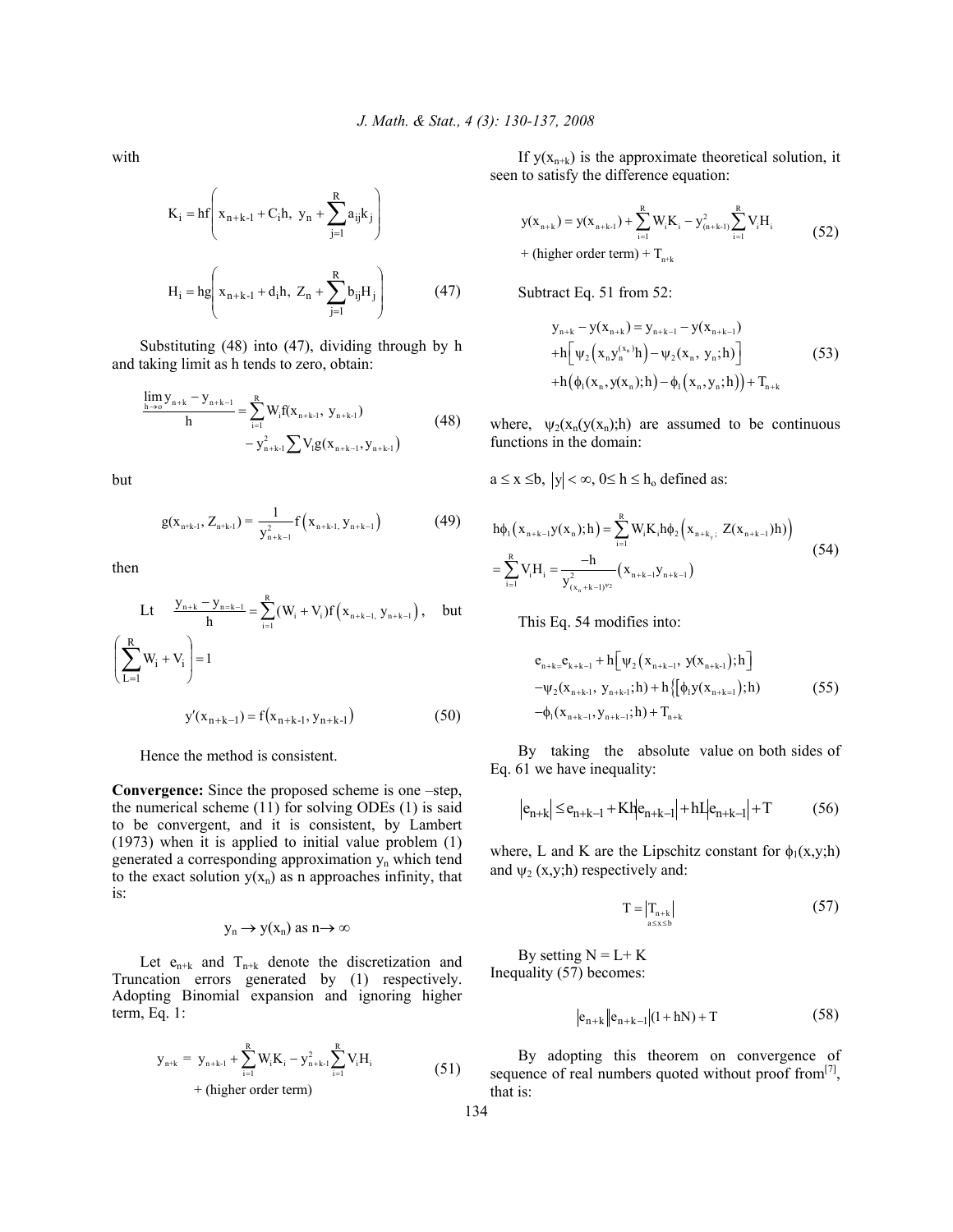If  ${e_i, j = o(1)_{n+k}}$  be set of real number. If there exist finite constants R and S such that:

$$
|e_i| \le R |e_{i^{-1}}| + S, i = 1(1)_{n+k-1}
$$
 (59)

then 
$$
|e_i| \le \left(\frac{R^i - 1}{R - 1}\right) s + R^i |e_o|, R \ne 1
$$
 (60)

Thus (59) becomes:

$$
|e_{n+k}| \le \frac{(1+hN)_{-1}^{n+k}}{hN} + (1+hN)^{n+k} |e_o|
$$
 (61)

since

$$
|1 + hN|^{n+k} = e^{(n+k)hN} = e^{N(x_{n+k} - a)}
$$
 (62)

and

$$
x_{n+k} \leq b, \text{ then } x_{n+k} - a \leq b - a
$$

Consequently:

$$
e^{N(xn+k-a)} \le e^{N(b-a)} \tag{63}
$$

$$
|e_{n+k}| \le \left(\frac{e^{N(b-a)} - 1}{hN}\right)T + e^{N(b-a)}|e_o|
$$
 (64)

 Considering Eq. 64 and adopting first mean value theorem:

$$
T_{n+k} = h \left[ \begin{array}{l} \psi_2(x_{n+k-1} + \theta h, y(x_{n+k-1} + \theta h)) - \psi_2(x_{n+k-1} \\ + y(x_{n+k-1}) + h \left[ \phi_1(x_{n+k-1} + 0 h, y(x_{n+k-1} + 0 h) \right] \\ - \phi_1(x_{n+k-1}, y(x_{n+k-1})) \right] \\ = h \left[ \begin{array}{l} \psi_2(x_{n+k-1} + \theta h, y(x_{n+k-1} + \theta h)) - \psi_2(x_{n+k-1} + \theta h, \\ y(x_{n+k-1}) + \psi_2(x_{n+k-1} + \theta h, (x_{n+k-1} + \theta h, y \\ (x_{n+k-1} + \theta h) \end{array} \right] \tag{65} \\ - \phi_1(x_{n+k-1} + \theta h, y(x_{n+k-1})) \right], 0 \le \theta \le 1
$$

 By taking the absolute value of (55) on (66) both sides Eq. 46 into consideration, we have:

$$
T = hL|y((x_{n+k-1} + 0h) - y(x_n)_{k-1}| + jh^2\theta
$$
  
+hk|y(x\_{n+k-1} + 0h - y(x\_{n+k-1})| + Mh^2\theta (66)

where, M and j are the partial derivative of  $\phi_1$ and  $\psi_1$  with respect of x respectively.

By setting  $Q = j + m$  and

$$
y = \sup_{a \le x \le b} (y'(x)) \tag{67}
$$

Therefore, Eq. 54 yields:

$$
T = h^2 \theta (NY + Q)
$$
 (68)

By substituting (57) into (52), we have:

$$
|e_{n+k}| \le h^2 \theta e^{N(b-a)} (NY+Q) + e^{N(b-a)} |e_o|
$$
 (69)

Assuming no error in the input data, that is  $e_0 = 0$ .

 Then the limit as h tends to zero, we obtain in Eq. 70 yields:

$$
\lim_{\substack{h\to 0\\ n\to\infty}}\Bigl|e_{n+k}\Bigr|=0
$$

which implies that:

$$
\lim_{\substack{h\to 0\\ n\to\infty}}y_n=y(x_n)
$$

Thus establishing the convergence of scheme (11).

**Stability Properties:** To analyse the stability property of this schemes, apply scheme  $(1)$  to Dalhquist<sup>[4]</sup> stability scalar test initial value problem:

$$
y' = \lambda y, \ y(x_0) = y_0 \tag{70}
$$

to obtained a difference equation:

$$
y_{n+k} = \mu(z)y_{n+k-1}
$$
 (71)

with the stability function:

$$
\mu(z) = \frac{1 + ZW^{T}(I - ZA)^{-1}e}{1 + ZV^{T}(I - ZB)^{-1}e}
$$
(72)

Where:

$$
WT = (W1, W2 ... Wr) VT = (V1, V2 ... Vr)
$$

 To illustrate, this we consider the one-step, onestage scheme:

$$
y_{n+1} = \frac{y_n + W_1 k_1}{1 + y_n V_1 H_1}
$$
 (73)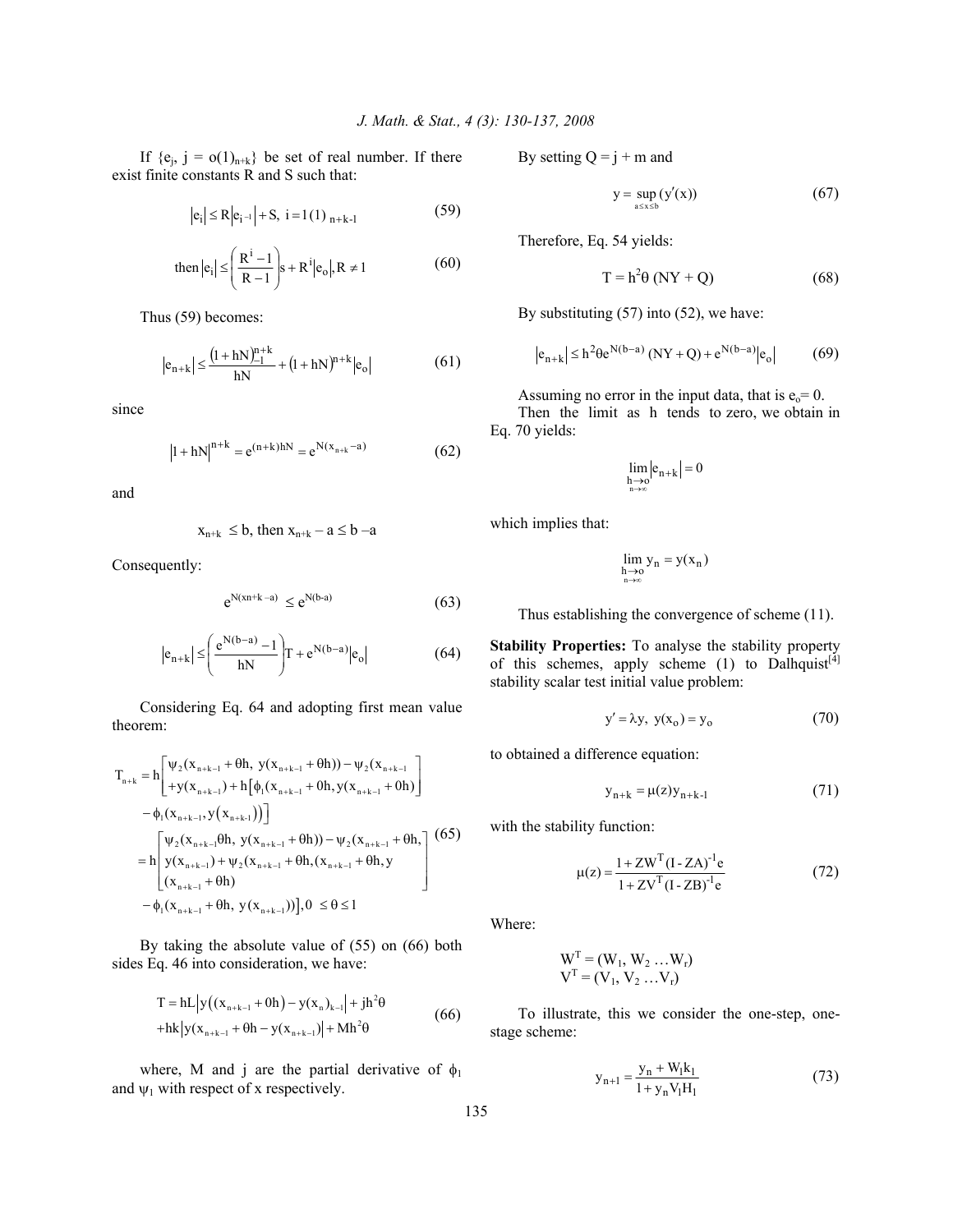Where:

$$
K_1 = hf(x_n + c_1h, y_n + a_{11}K_1)
$$
  
H<sub>1</sub> = hg(x<sub>n</sub> + d<sub>1</sub>h, z<sub>n</sub> + b<sub>11</sub>H<sub>1</sub>) (74)

$$
1 \t O(\t n^{-(n+1)(n+1)} t) \t (1-t)
$$

 Applying (73) to the stability test Eq. 70 we obtain the recurrent relation:

$$
y_{n+1} = \mu(z)y_n \tag{75}
$$

with stability function:

$$
\overline{\mu}(z) = \frac{1 + W_1 Z (1 - a_{11} Z)^{-1}}{1 - V_1 Z (1 + b_{11} Z)^{-1}}
$$
(76)

 For example, to analyze scheme (74) will introduce a convergent and stable approximation to the solution of stability function if:

$$
|\mu(z)| = \left| \frac{1 + \frac{1}{4}z}{1 - \frac{3}{4}z} \right| \prec 1 \tag{77}
$$

That is  $(-\infty \le x \le 0)$ , the scheme is A-stable because the interval of absolute stability is  $(-\infty, \infty)$ .

### **RESULTS AND DISCUSSION**

In order to access performance of the schemes the following sample problems were solved, with the schemes adopting Fehlberg<sup>[6]</sup> approach.

**Problem 1:** Consider the stiff system of ODEs of the form:

$$
Y' = AY \tag{78}
$$

Where 
$$
A = \begin{bmatrix} 1.0 & -4.99 & 0 \\ 0 & -5.0 & 0 \\ 0 & 2.0 & -12 \end{bmatrix}
$$
 (79)

With initial condition  $y(0) = (2, 1, 2)$ .

 In the theoretical interval 0≤x≤1. Its general solution is:

$$
\begin{pmatrix}\ny_1(x) &= e^{-x} + e^{-5x} \\
y_2(x) &= e^{-5x} \\
y_3(x) &= e^{-5x} + e^{-12x}\n\end{pmatrix}
$$

Its numerical solution is found in Table 1.

**Problem 2:** The second sample problem considered is the stiff system of initial values problems of ODEs below:

$$
y = \begin{pmatrix}\n-0.5 & 0 & 0 & 0 & 0 \\
0 & -1.0 & 0 & 0 & 0 \\
0 & 0 & -9.0 & 0 & 0 \\
0 & 0 & 0 & 0 & -10.0\n\end{pmatrix}\n\begin{pmatrix}\ny_1 \\
y_2 \\
y_3 \\
y_4\n\end{pmatrix}
$$
 with initial condition

$$
y(0) = \begin{bmatrix} 1 & 1 & 1 & 1 \end{bmatrix}
$$

The results are shown in Table 2.

Table 1: Numerical result of k-step implicit rational runge-kutta schemes for solving stiff systems of ordinary differential equations

|                    |                   | Y1                 | Y <sub>2</sub>     | Y3                   |  |
|--------------------|-------------------|--------------------|--------------------|----------------------|--|
| X                  | Control step size | E1                 | E2                 | E <sub>3</sub>       |  |
|                    |                   | $0.1980099667D+01$ | $0.9706425830D+00$ | $0.8869204674D+00$   |  |
| 0.3000000000D-01   | 0.3000000000D-01  | 0.8291942688D-09   | 0.3281419103D-07   | 0.8161313500D-05     |  |
|                    |                   | $0.1885147337D+01$ | $0.8379203859D+00$ | $0.4917945068D + 00$ |  |
| $0.1774236000D+00$ | 0.1771470000D-01  | 0.9577894033D-01   | 0.3422855333D-08   | 0.5357828618D-06     |  |
|                    |                   | $0.1791235536D+01$ | $0.7191953586D+00$ | $0.2663621637D+00$   |  |
| $0.3307246652D+00$ | 0.1046033532D-01  | 0.11050933794D-10  | 0.35587255336D-09  | 0.3474808041D-07     |  |
|                    |                   | $0.1694213422D+01$ | 6088845946D+00     | $0.1365392880D+00$   |  |
| $0.4977858155D+00$ | 0.6176733963D-02  | 0.1269873096D-11   | 0.3655098446D-10   | 0.2146555961D-08     |  |
|                    |                   | $0.1556933815D+01$ | $0.4729421983D+00$ | 0.4953161076D-01     |  |
| $0.7512863895D+00$ | 0.3647299638D-01  | 0.1425978891D-08   | 0.3505060447D-07   | 0.1010194837D-05     |  |
|                    |                   | $0.1435390902D+01$ | $0.3709037123D+00$ | 0.1867601194D-01     |  |
| $0.9951298893D+00$ | 0.2153693963D-01  | 0.1594313570D-09   | 0.3316564301D-08   | 0.4481540687D-07     |  |